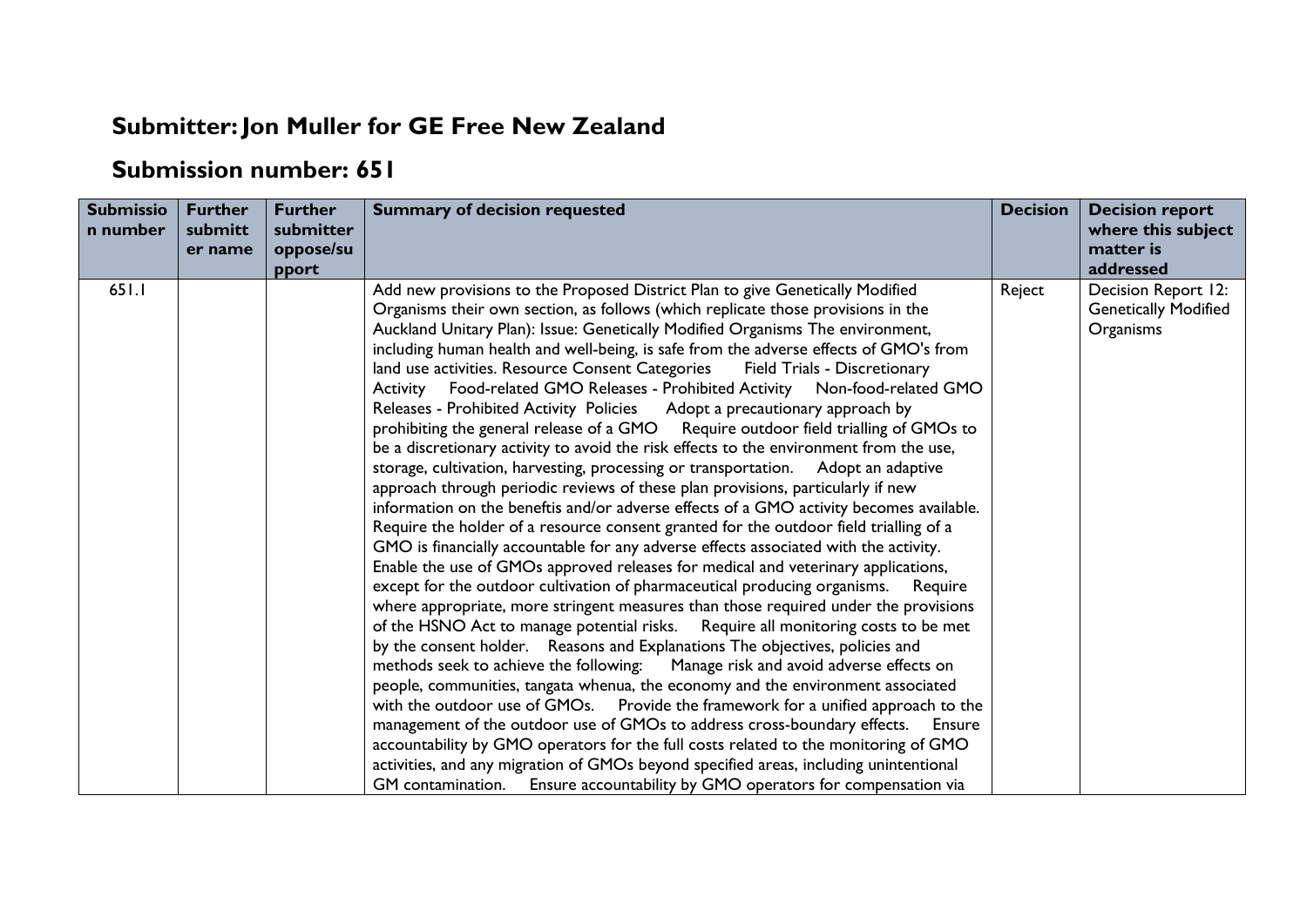| <b>Submissio</b><br>n number | <b>Further</b><br>submitt<br>er name                          | <b>Further</b><br>submitter<br>oppose/su | <b>Summary of decision requested</b>                                                                                                                                                                                                                                                                                                                                                                                                                                                                 | <b>Decision</b> | <b>Decision report</b><br>where this subject<br>matter is |
|------------------------------|---------------------------------------------------------------|------------------------------------------|------------------------------------------------------------------------------------------------------------------------------------------------------------------------------------------------------------------------------------------------------------------------------------------------------------------------------------------------------------------------------------------------------------------------------------------------------------------------------------------------------|-----------------|-----------------------------------------------------------|
|                              |                                                               | pport                                    |                                                                                                                                                                                                                                                                                                                                                                                                                                                                                                      |                 | addressed                                                 |
|                              |                                                               |                                          | performance bonds in the event that the activity under their operation results in<br>adverse effects to third parties or the environment.<br>The manufacture, trialling or use<br>of viable and/or non viable genetically modified organisms for medical purposes<br>recognised as medicines under the Medicines Act 1981 and approved as safe to use by<br>the Ministry of Health, including the EPA approved releases except for the outdoor<br>cultivation of pharmaceutical producing organisms. |                 |                                                           |
| FS1192.19                    | H 8 R<br>Cotman                                               | Oppose                                   |                                                                                                                                                                                                                                                                                                                                                                                                                                                                                                      | Accept          |                                                           |
| FS1199.17                    | New<br>Zealand<br>Forest<br>Research<br>Institute             | Oppose                                   |                                                                                                                                                                                                                                                                                                                                                                                                                                                                                                      | Accept          |                                                           |
| FS1212.19                    | David<br>Stewart<br><b>Bull</b>                               | Oppose                                   |                                                                                                                                                                                                                                                                                                                                                                                                                                                                                                      | Accept          |                                                           |
| FS1214.19                    | Forest<br>Owners<br>Associati<br>on                           | Oppose                                   |                                                                                                                                                                                                                                                                                                                                                                                                                                                                                                      | Accept          |                                                           |
| FS1225.19                    | <b>BIOTech</b><br><b>New</b><br>Zealand                       | Oppose                                   |                                                                                                                                                                                                                                                                                                                                                                                                                                                                                                      | Accept          |                                                           |
| FS1295.19                    | Life<br><b>Sciences</b><br><b>Network</b><br>Incorpora<br>ted | Oppose                                   |                                                                                                                                                                                                                                                                                                                                                                                                                                                                                                      | Accept          |                                                           |
| FS1320.19                    | Livestock<br>Improvem                                         | Oppose                                   |                                                                                                                                                                                                                                                                                                                                                                                                                                                                                                      | Accept          |                                                           |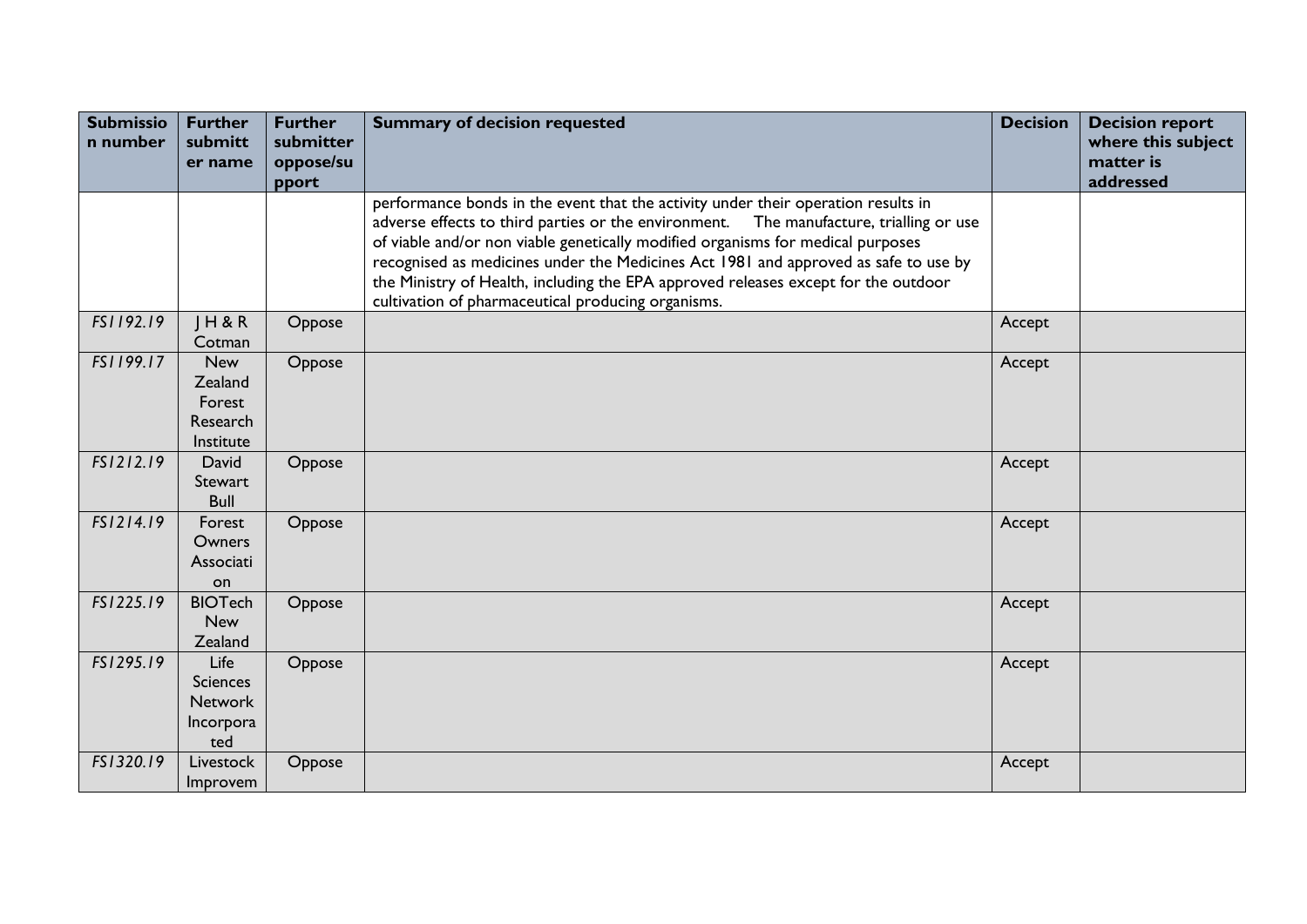| <b>Submissio</b><br>n number | <b>Further</b><br>submitt<br>er name                     | <b>Further</b><br>submitter<br>oppose/su | <b>Summary of decision requested</b>                                                                                                                                                        | <b>Decision</b> | <b>Decision report</b><br>where this subject<br>matter is       |
|------------------------------|----------------------------------------------------------|------------------------------------------|---------------------------------------------------------------------------------------------------------------------------------------------------------------------------------------------|-----------------|-----------------------------------------------------------------|
|                              |                                                          | pport                                    |                                                                                                                                                                                             |                 | addressed                                                       |
|                              | ent<br>Corporati<br>on                                   |                                          |                                                                                                                                                                                             |                 |                                                                 |
| FS1343.21                    | <b>Bruce</b><br>Cameron                                  | Oppose                                   |                                                                                                                                                                                             | Accept          |                                                                 |
| FS1342.277                   | Federated<br>Farmers                                     | Oppose                                   |                                                                                                                                                                                             | Accept          |                                                                 |
| 651.2                        |                                                          |                                          | No specific decision sought, but submission states that the AgResearch Ruakura animal<br>field test site should be the only area zoned for Genetically Modified Organism (GMO)<br>activity. | Reject          | Decision Report 12:<br><b>Genetically Modified</b><br>Organisms |
| FS1192.20                    | $J$ H & R<br>Cotman                                      | Oppose                                   |                                                                                                                                                                                             | Accept          |                                                                 |
| FS1199.18                    | <b>New</b><br>Zealand<br>Forest<br>Research<br>Institute | Oppose                                   |                                                                                                                                                                                             | Accept          |                                                                 |
| FS1212.20                    | David<br>Stewart<br><b>Bull</b>                          | Oppose                                   |                                                                                                                                                                                             | Accept          |                                                                 |
| FS1214.20                    | Forest<br>Owners<br>Associati<br>on                      | Oppose                                   |                                                                                                                                                                                             | Accept          |                                                                 |
| FS1225.20                    | <b>BIOTech</b><br><b>New</b><br>Zealand                  | Oppose                                   |                                                                                                                                                                                             | Accept          |                                                                 |
| FS1295.20                    | Life<br><b>Sciences</b><br>Network                       | Oppose                                   |                                                                                                                                                                                             | Accept          |                                                                 |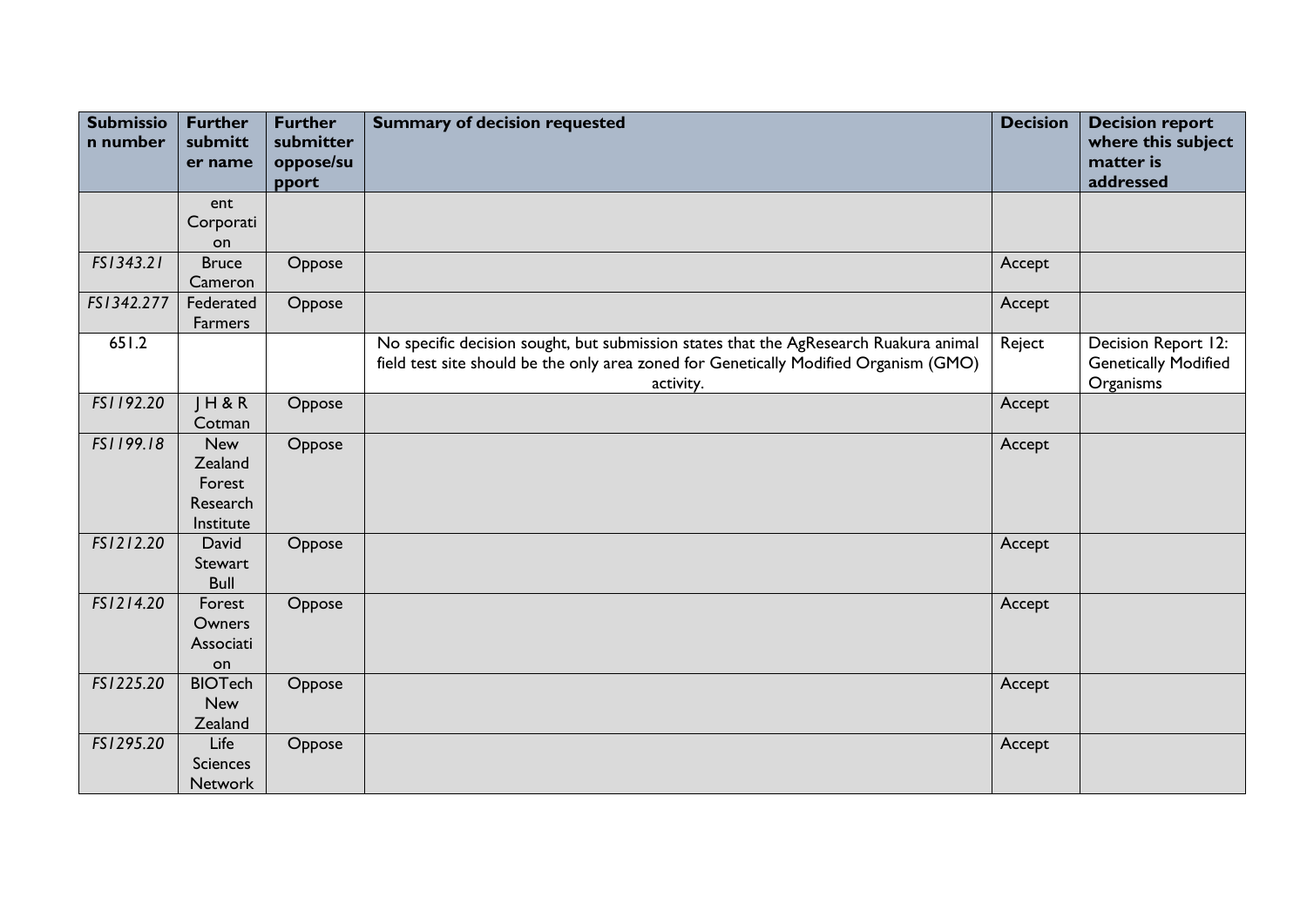| <b>Submissio</b><br>n number | <b>Further</b><br>submitt<br>er name                     | <b>Further</b><br>submitter<br>oppose/su | <b>Summary of decision requested</b>                                                                                                                                                                                                                                       | <b>Decision</b>   | <b>Decision report</b><br>where this subject<br>matter is       |
|------------------------------|----------------------------------------------------------|------------------------------------------|----------------------------------------------------------------------------------------------------------------------------------------------------------------------------------------------------------------------------------------------------------------------------|-------------------|-----------------------------------------------------------------|
|                              |                                                          | pport                                    |                                                                                                                                                                                                                                                                            |                   | addressed                                                       |
|                              | Incorpora                                                |                                          |                                                                                                                                                                                                                                                                            |                   |                                                                 |
|                              | ted                                                      |                                          |                                                                                                                                                                                                                                                                            |                   |                                                                 |
| FS1320.20                    | Livestock                                                | Oppose                                   |                                                                                                                                                                                                                                                                            | Accept            |                                                                 |
|                              | Improvem                                                 |                                          |                                                                                                                                                                                                                                                                            |                   |                                                                 |
|                              | ent                                                      |                                          |                                                                                                                                                                                                                                                                            |                   |                                                                 |
|                              | Corporati                                                |                                          |                                                                                                                                                                                                                                                                            |                   |                                                                 |
|                              | on                                                       |                                          |                                                                                                                                                                                                                                                                            |                   |                                                                 |
| FS1343.22                    | <b>Bruce</b>                                             | Oppose                                   |                                                                                                                                                                                                                                                                            | Accept            |                                                                 |
|                              | Cameron                                                  |                                          |                                                                                                                                                                                                                                                                            |                   |                                                                 |
| FS1342.278                   | Federated                                                | Oppose                                   |                                                                                                                                                                                                                                                                            | Accept            |                                                                 |
|                              | <b>Farmers</b>                                           |                                          |                                                                                                                                                                                                                                                                            |                   |                                                                 |
| 651.3                        |                                                          |                                          | Genetically Modified animal sites should be registered on the Land Information<br>Memorandum (LIM) reports.                                                                                                                                                                | Reject            | Decision Report 12:<br><b>Genetically Modified</b><br>Organisms |
| 651.4                        |                                                          |                                          | No specific decision sought, but submission supports Rural Resources - IA.6 Issues,<br>Objectives and Policies in the Operative District Plan which ensure that rural actions<br>do not constrain or compromise existing lawfully-established productive rural activities. | Accept in<br>Part | Decision Report 22:<br><b>Rural Zone</b>                        |
| FS1192.21                    | $J$ H & R<br>Cotman                                      | Oppose                                   | Disallow this whole submission point.                                                                                                                                                                                                                                      | Accept in<br>Part |                                                                 |
| FS1199.19                    | <b>New</b><br>Zealand<br>Forest<br>Research<br>Institute | Oppose                                   |                                                                                                                                                                                                                                                                            | Accept in<br>Part |                                                                 |
| FS1212.21                    | David                                                    | Oppose                                   |                                                                                                                                                                                                                                                                            | Accept in         |                                                                 |
|                              | Stewart<br><b>Bull</b>                                   |                                          |                                                                                                                                                                                                                                                                            | Part              |                                                                 |
| FS1214.21                    | Forest                                                   | Oppose                                   |                                                                                                                                                                                                                                                                            | Accept in         |                                                                 |
|                              | Owners                                                   |                                          |                                                                                                                                                                                                                                                                            | Part              |                                                                 |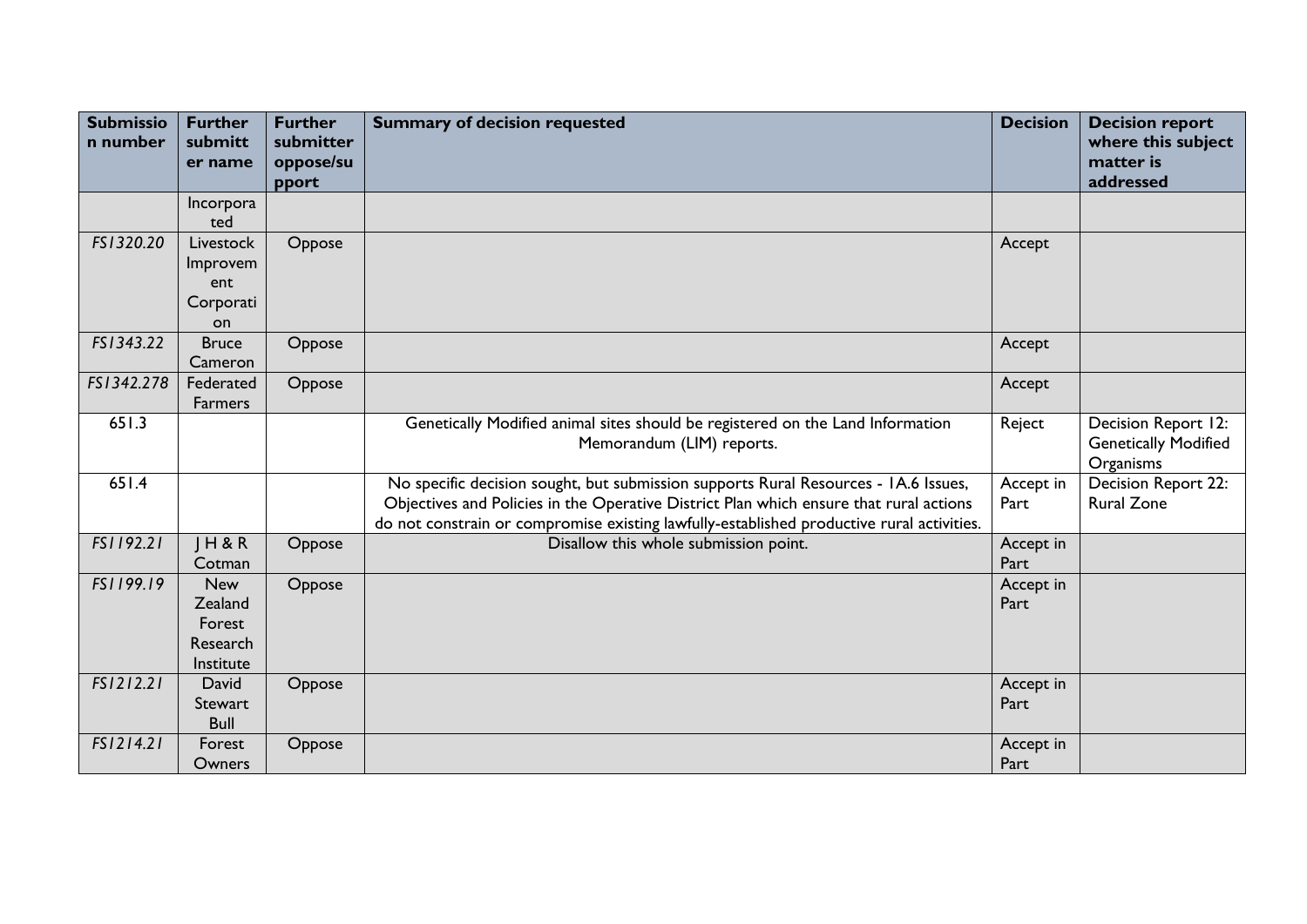| <b>Submissio</b><br>n number | <b>Further</b><br>submitt<br>er name | <b>Further</b><br>submitter<br>oppose/su | <b>Summary of decision requested</b>                                                | <b>Decision</b> | <b>Decision report</b><br>where this subject<br>matter is |
|------------------------------|--------------------------------------|------------------------------------------|-------------------------------------------------------------------------------------|-----------------|-----------------------------------------------------------|
|                              |                                      | pport                                    |                                                                                     |                 | addressed                                                 |
|                              | Associati                            |                                          |                                                                                     |                 |                                                           |
|                              | on                                   |                                          |                                                                                     |                 |                                                           |
| FS1225.21                    | <b>BIOTech</b>                       | Oppose                                   |                                                                                     | Accept in       |                                                           |
|                              | <b>New</b>                           |                                          |                                                                                     | Part            |                                                           |
|                              | Zealand                              |                                          |                                                                                     |                 |                                                           |
| FS1295.21                    | Life                                 | Oppose                                   |                                                                                     | Accept in       |                                                           |
|                              | <b>Sciences</b>                      |                                          |                                                                                     | Part            |                                                           |
|                              | <b>Network</b>                       |                                          |                                                                                     |                 |                                                           |
|                              | Incorpora                            |                                          |                                                                                     |                 |                                                           |
|                              | ted                                  |                                          |                                                                                     |                 |                                                           |
| FS1320.21                    | Livestock                            | Oppose                                   |                                                                                     | Accept in       |                                                           |
|                              | Improvem<br>ent                      |                                          |                                                                                     | Part            |                                                           |
|                              | Corporati                            |                                          |                                                                                     |                 |                                                           |
|                              | on                                   |                                          |                                                                                     |                 |                                                           |
| FS1343.23                    | <b>Bruce</b>                         | Support                                  |                                                                                     | Accept in       |                                                           |
|                              | Cameron                              |                                          |                                                                                     | Part            |                                                           |
| FS1342.279                   | Federated                            | Oppose                                   |                                                                                     | Accept in       |                                                           |
|                              | Farmers                              |                                          |                                                                                     | Part            |                                                           |
| 651.5                        |                                      |                                          | Amend Section A Plan Overview and Strategic Directions to include a section on      | Reject          | Decision Report 12:                                       |
|                              |                                      |                                          | Genetically Modified organisms.                                                     |                 | <b>Genetically Modified</b>                               |
|                              |                                      |                                          |                                                                                     |                 | Organisms                                                 |
| FS1387.89                    | Mercury                              | Oppose                                   |                                                                                     | Accept          |                                                           |
|                              | <b>NZ</b>                            |                                          |                                                                                     |                 |                                                           |
|                              | Limited                              |                                          |                                                                                     |                 |                                                           |
|                              | for                                  |                                          |                                                                                     |                 |                                                           |
|                              | Mercury                              |                                          |                                                                                     |                 |                                                           |
|                              | D                                    |                                          |                                                                                     |                 |                                                           |
| 651.6                        | Jon                                  | Support                                  | Retain the policies and objectives in Chapter 2 Tangata Whenua and their support of | Accept in       | Decision Report 6:                                        |
|                              | Muller for                           |                                          | Te Ao Maori.                                                                        | part            | Tangata Whenua                                            |